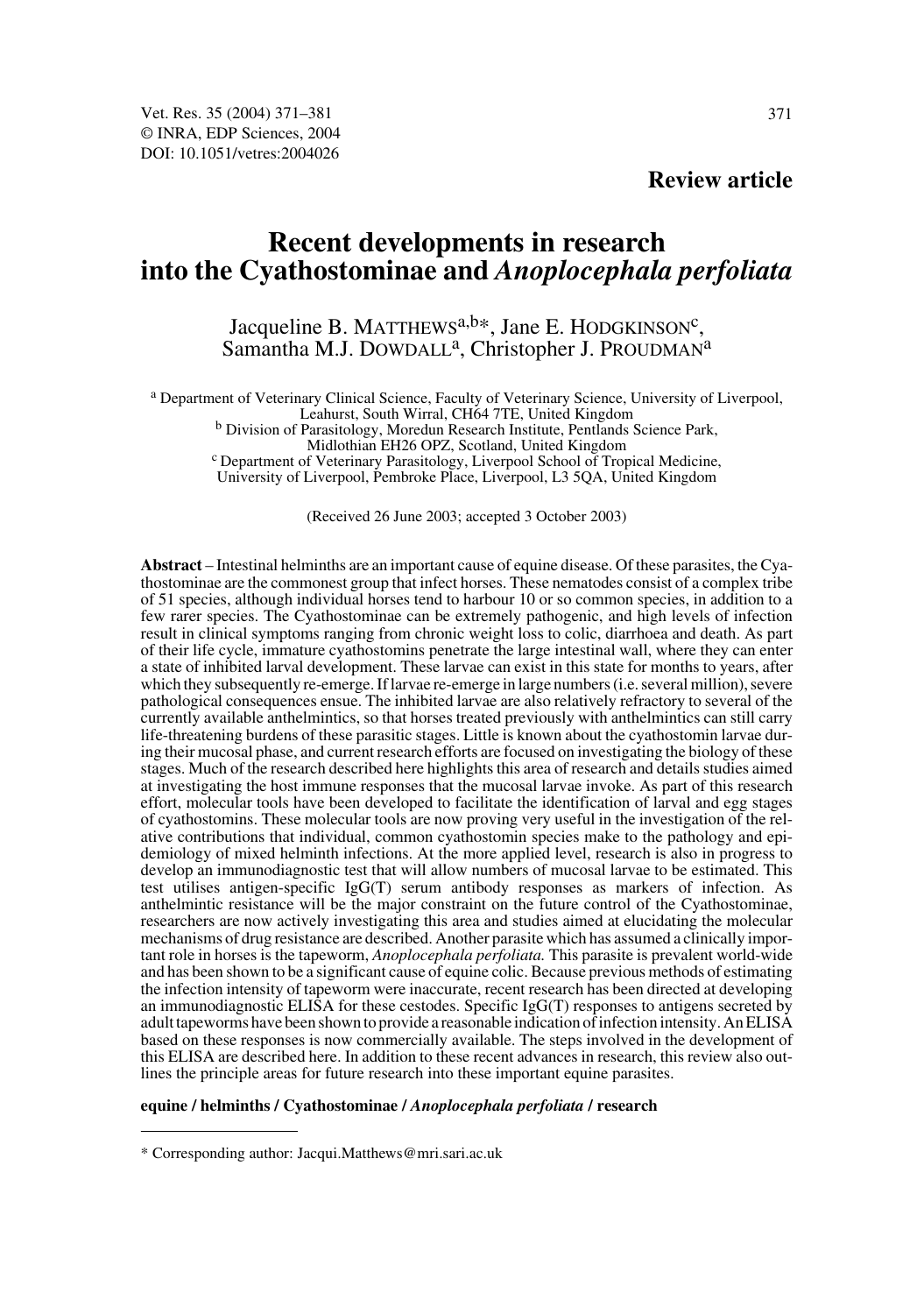# **1. INTRODUCTION**

World-wide, horses are exposed to complex intestinal helminth infections which can compromise their health and welfare. These parasites have a high prevalence and are an important cause of morbidity and mortality. Intestinal helminths are difficult to control, not least because there is limited information available on the basic biology of the commonest group of species, the Cyathostominae. Within this group, there are more than 50 different species and little is known about the contribution that individual species make to the pathogenesis and epidemiology of mixed infections. This article reviews recent developments in research into intestinal parasites of horses, with particular emphasis on studies into the biology of the Cyathostominae.

# **2. BACKGROUND TO THE CYATHOSTOMINAE**

These nematodes infect virtually all grazing horses. Unlike the large strongyle (Strongylinae) group, anthelmintic resistance is common in the Cyathostominae, particularly with regard to benzimidazole compounds such as fenbendazole [54]. Most horses harbour burdens of tens of thousands of these parasites without developing clinical disease, but in some horses, cyathostomin infection leads to a severe inflammatory enteropathy affecting the large intestine [18, 32]. The cyathostomins have a direct life cycle, during which the parasites undergo a period of inhibited development as early third stage larvae (EL3) in the large intestinal wall. The EL3 play a pivotal role in cyathostomin-associated disease, as large numbers of larvae can accumulate and subsequently reactivate simultaneously to cause a syndrome known as larval cyathostominosis. The principle clinical effect of this syndrome is weight loss, but individuals may exhibit other signs including diarrhoea and/or subcutaneous oedema and/or pyrexia [32]. Clinical larval cyathostominosis occurs more commonly in young horses in late winter/early spring, however horses have a lifelong susceptibility to infection and clinical disease can be seen in any age of horse. Inhibited larval development has been observed for periods of over two years and is thought to be favoured by factors such as negative feedback from mature lumenal worms, a large larval challenge or a trickle infection [40]. Cyathostomins have also been associated with various types of equine colic [35, 36, 40, 59]. This has been attributed to the presence of large numbers of mucosal stage larvae. Currently, these stages are not detectable diagnostically and following treatment, covert, life-threatening burdens of mucosal larvae may persist [31]. Moreover, when these parasites enter inhibited larval development, they have limited susceptibility to most of the currently available anthelmintics [14, 25].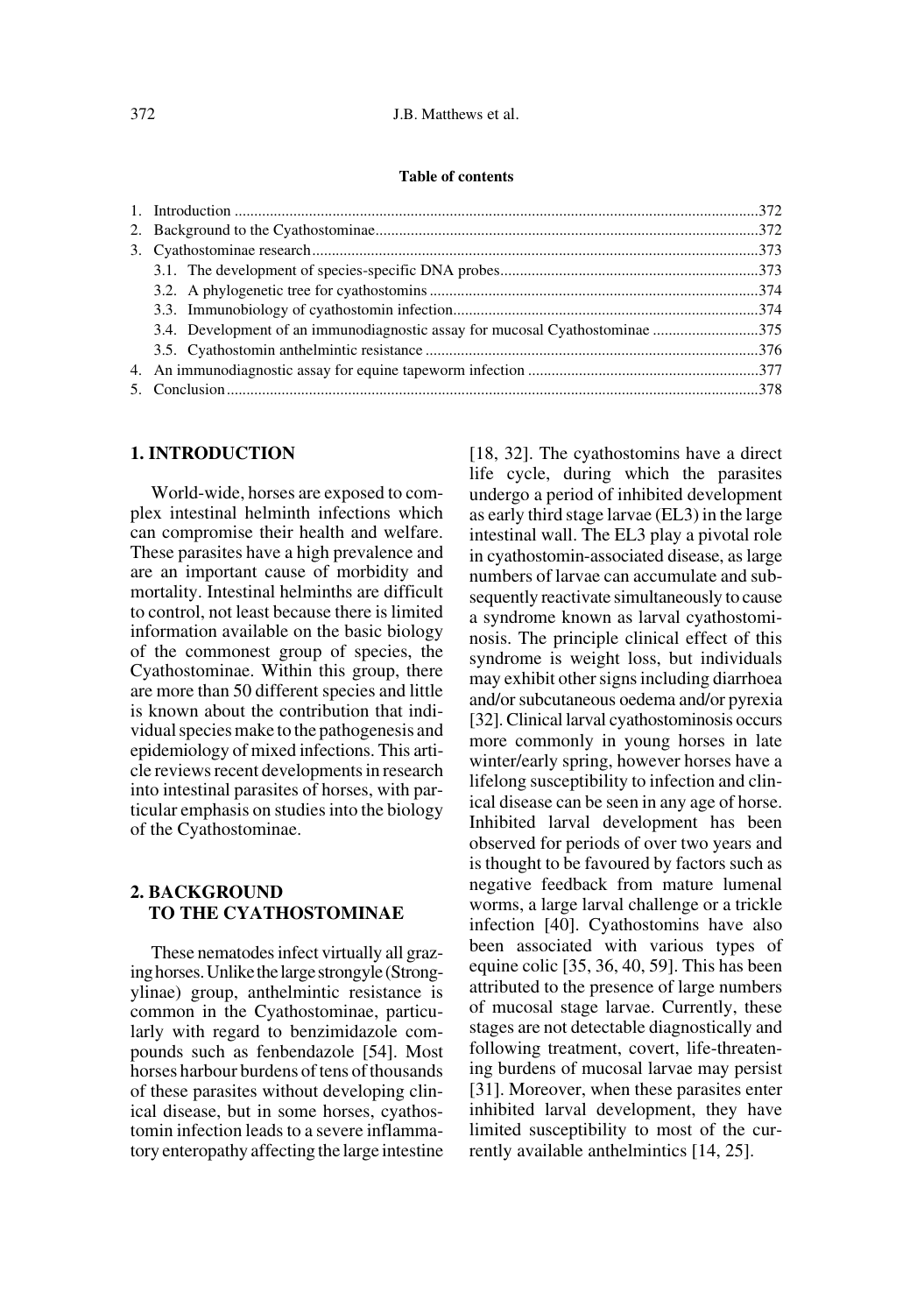Despite their ubiquity and clinical importance, little is known about the Cyathostominae, which makes it difficult for rational treatment and control strategies to be devised [46]. As mucosal larvae are pivotal to the pathogenesis and persistence of these parasites in horses, much of the research described here investigates the biology of these stages.

#### **3. CYATHOSTOMINAE RESEARCH**

# **3.1. The development of species-specific DNA probes**

As mentioned above, the Cyathostominae consists of over 50 individual species [29]. The detailed biology of the free-living and host stages is not yet known at the single species level. Furthermore, the role of individual species in the pathogenesis of mixed infections is unclear. Recent approaches to investigate the relative importance of individual species in terms of their basic biology, epidemiology and the role of different species in drug resistance, have employed molecular methods of species identification. Traditionally, identification relied on the examination of the morphology of the head and tail of adult parasites [26]. Prevalence studies based on parasite identification at post mortem examination, indicated that many (up to 27) species can be identified in one study [4, 17, 39, 41]. However, most reports indicate that 90% of the parasites present belong to one of several common species, for example *Cylicostephanus longibursatus, Cylicocyclus nassatus, Cyathostomum catinatum, Cylicostephanus minutus* and *Cylicostephanus goldi* [41]. Such studies require access to intestinal contents from experimentally infected horses or horses from an abattoir. To create tools that would enable identification of pre-parasitic stages, molecular approaches have been developed to identify egg and larval stages of the most common species. Initially, first and second internal transcribed spacer (ITS) sequences were characterized [16], and specific oligonucleotide primers designed for some common species [22]. The method allowed the species-specific amplification of parasite DNA derived from faecal samples. Despite these promising results, the application of this test in the field has not been published. Intergenic spacer (IGS) region DNA sequences have also been used to derive species-specific molecular probes for common species [19, 24]. Sequence comparison of the IGS DNA showed low intra-specific variation and higher interspecific sequence variation, allowing the design of probes for six common species. These probes have subsequently been developed for use in a high-throughput PCR-ELISA system [20]. This system employs biotinylated species-specific probes to immobilise digoxigenin (DIG)-labelled IGS PCR products of the homologous species onto streptavidin-coated ELISA wells. Detection is performed by incubation with an alkaline phosphatase-conjugated anti-DIG antibody followed by an alkaline phosphatase substrate. The ability of these probes to detect IGS PCR products from individual eggs, L3 and L4 has been demonstrated [19].

Clinicians have previously ascribed the variation in clinical signs of larval cyathostominosis to the presence of particular species, the level of the mucosal larval burden or the characteristics of a host's inflammatory or immune response [34]. No experimental data had been published to prove any of these theories. There had been attempts to identify L4 in diarrhoea of clinical cases by morphology [5, 53]. In these studies, *C. longibursatus, C. catinatum, Cylicocyclus radiatus* and *Cylicocyclus insigne* L4 were observed. However, morphologically discriminating features of the L4 were found to be very limited. Recently, the PCR-ELISA system was used to identify the cyathostomin species present in populations of L4 from diarrhoeic faeces of horses with larval cyathostominosis [20]. Analysis of the data indicated that there was no association between the species identified and the outcome of the disease or the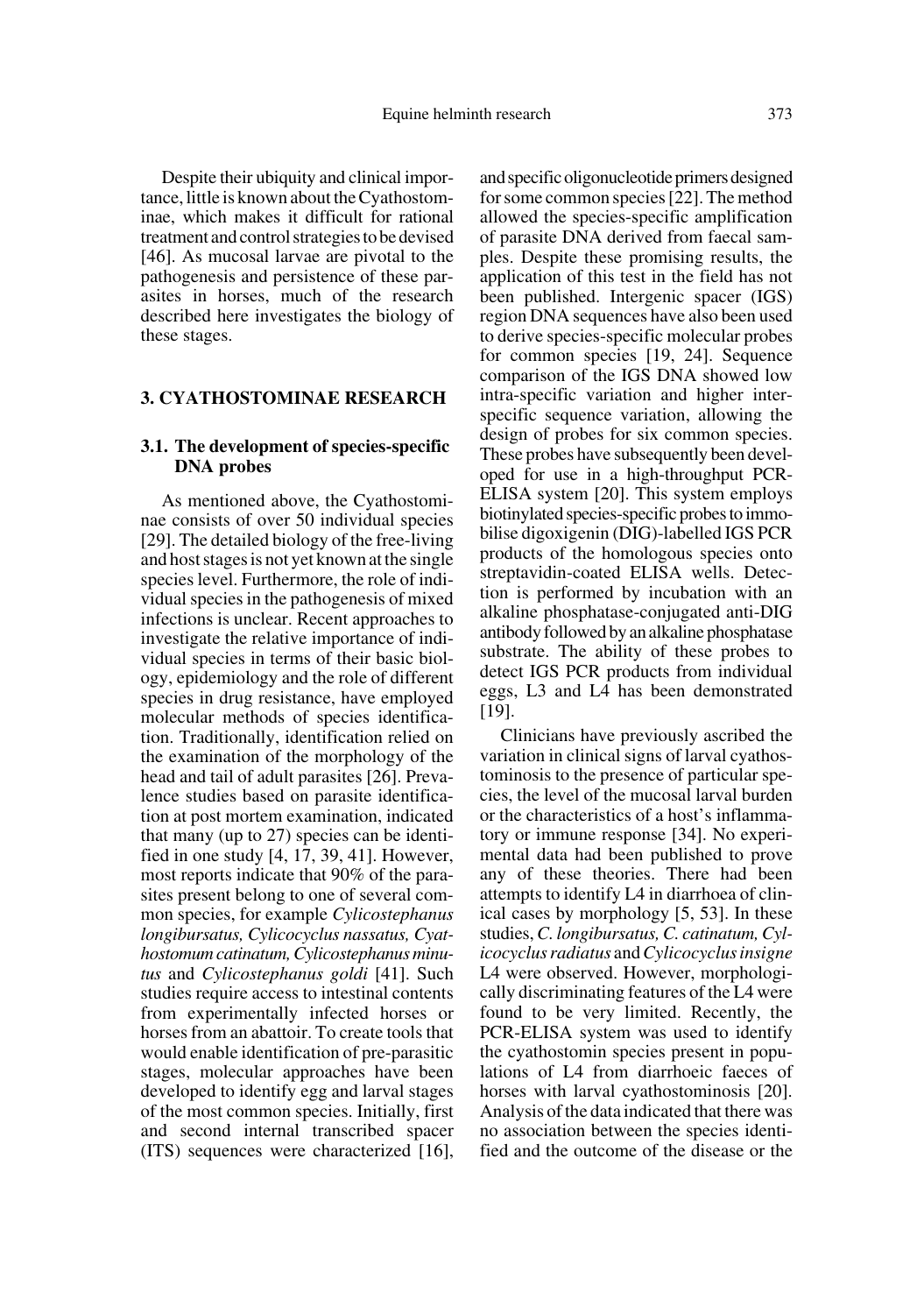severity of the diarrhoea observed. These results suggest that clinical larval cyathostominosis is predominantly caused by mixed species infections. This study constitutes the first application of molecular species identification to investigate clinical disease associated with cyathostomin infection in horses. These probes are currently being used to identify the species of eggs present in faeces prior to and following treatment with benzimidazoles (Matthews, Freeman, Hodgkinson, unpublished data). This molecular approach will investigate the egg reappearance time of individual common species and the impact that these species have on the transmission of cyathostominosis.

#### **3.2. A phylogenetic tree for cyathostomins**

Previously, there was disagreement in the literature as to the phylogenetic relationships between the two subfamilies of the Strongylidae, the Strongylinae and the Cyathostominae. Previous researchers [12, 27, 28] suggested that the arbitrary separation of the Strongylinae and Cyathostominae on the basis of size and shape of the buccal capsule should be re-examined to determine whether the two families are natural groups. They considered that the genera with large subglobular buccal capsules (Strongylinae) were ancestral to those with small cylindrical buccal capsules (Cyathostominae). In contrast, other researchers [13] considered the strongylids to be monophyletic, but suggested that genera with large buccal capsules had evolved from those with small buccal capsules. To examine these interspecies relationships at the molecular level*,* phylogenetic trees were developed based on mitochondrial cytochrome oxidase c subunit I (COI), mitochondrial large ribosomal RNA sequences (l-rRNA) and ITS–2 sequences [37]. The COI gene was found to be less informative than the l-rRNA and ITS-2 genes. Combined analysis of the l-rRNA and ITS-2 genes supported a monophyletic clade of the cyathostomins with *Tridentoinfundibu-* *lum gobi*, which had previously been classified as a nematode of "uncertain origin". The Strongylinae grouped consistently outside the clade containing cyathostomins and *T. gobi*. Furthermore, the molecular analysis failed to provide strong evidence for the separation of cyathostomins into the classical genera, which were previously defined based on morphological classification. Therefore, there could be an argument to support the reclassification of the Cyathostominae based on the molecular data.

# **3.3. Immunobiology of cyathostomin infection**

It has previously been assumed that larval inhibition follows exposure of the parasites to adverse environmental conditions as third stage larvae (L3) prior to infection. This assumption is based on observations that parasites often emerge from the mucosa once the adverse period is over. No real experimental evidence has been obtained to vindicate this theory and the host immune response may play a role. Recently, local cytokine responses were assessed in the mucosal environment of horses with negative to high burdens of mucosal cyathostomin larvae. The responses in parasiteinfected horses were compared with those in parasite-free horses and in those that presented with colitis histologically classified as infiltrative inflammatory bowel disease (IBD). The presence of interleukin-2 (IL-2), IL-4, IL-5, IL-10, tumour necrosis factor alpha (TNF $\alpha$ ), interferon gamma (IFN $\gamma$ ) and transforming growth factor beta (TGFβ) was examined by reverse transcriptase PCR (RT-PCR). IL-2 was detected at all sites, whilst IL-4 was detected at all but one site [8]. The presence of IL-10, IL-5, IFNγ and TGFβ varied, with no significant differences amongst groups. Detection of TNFα was significantly higher in the group that had infiltrative IBD than those with larval cyathostominosis or those that were helminth negative. These results indicated a possible role for  $TNF\alpha$  in the pathogenesis of equine infiltrative inflammatory bowel disease.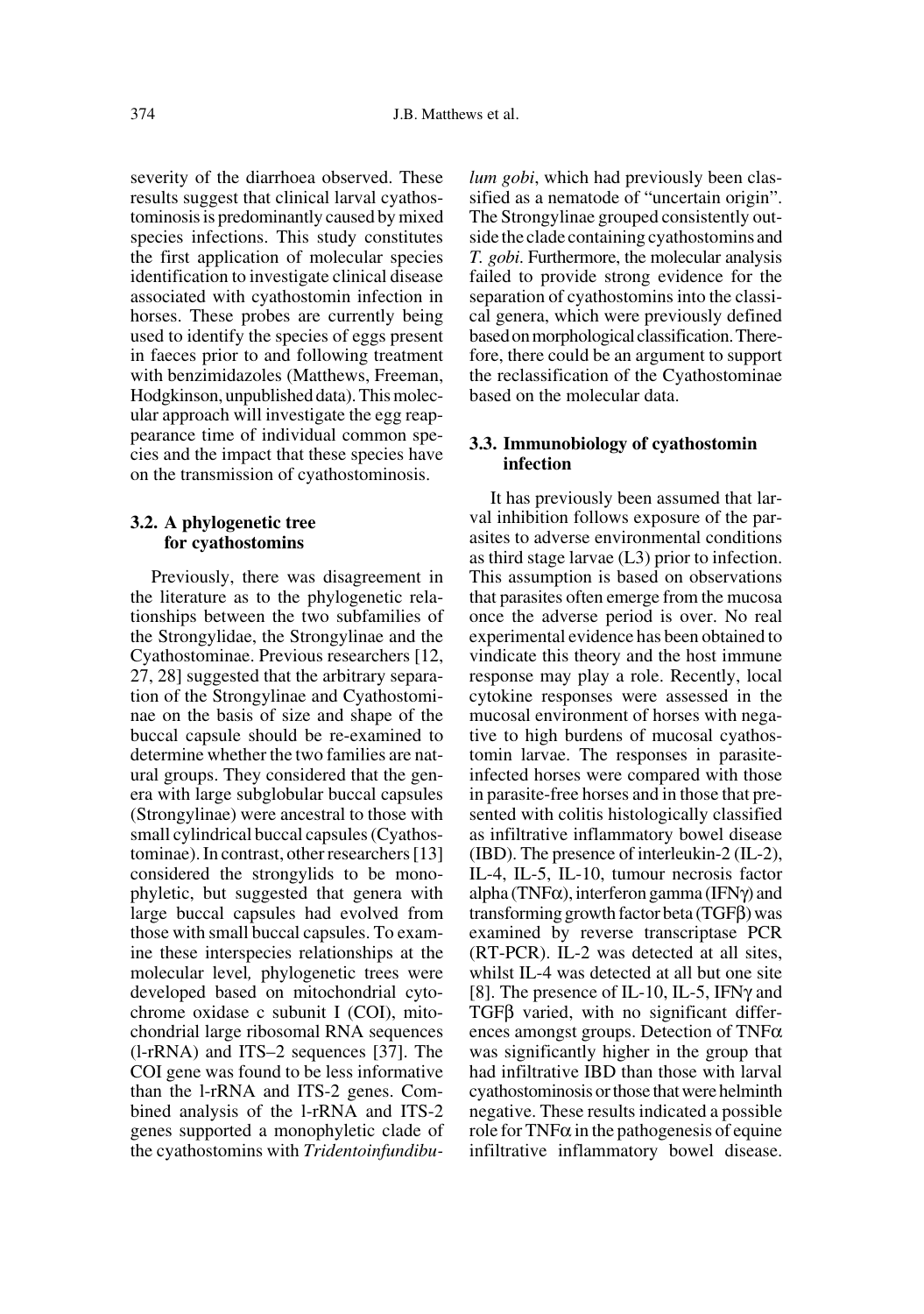Subsequently, levels of IL-4, TNF $\alpha$ , IFN $\gamma$ , TGFβ and IL-10 were quantified by competitive RT-PCR (Davidson, Proudman, Matthews, unpublished data). IL-4 levels were significantly different, with highest levels in the cyathostomin-infected group, followed by the cyathostomin-negative group and lowest levels in the group classified as having IBD. Significant differences in IL-10 were detected between the parasite-infected and non-infected groups when anatomical sites were compared directly. TNF $\alpha$  levels were also significantly different amongst the groups, with highest levels in the IBD group. Taken together, these results imply that larvae in the intestinal wall are associated with T helper 2 type responses, as demonstrated by higher levels of in IL-10 and IL-4 transcripts. These responses may down-regulate potential inflammatory responses and be overcome in heavy infections or when larvae reactivate. In horses with reactivating larvae TNFα was detected and this cytokine may be involved in the pathology associated with this syndrome.

In a separate study, mast cell and eosinophil levels were analysed in the large intestines of 42 horses collected from an abattoir [6]. Numbers of mucosal and submucosal mast cells (MMC and SMMC), intraepithelial, mucosal and submucosal eosinophils (IE, ME and SME) were studied in relation to parasite burden. Numbers of larvae, adult worms and total worm burdens correlated with tissue eosinophil counts, while the percentage of EL3 was linked to mast cell densities. In horses under two years, most significant associations were found between eosinophil counts and the numbers of larvae and worms; in 2– 10 year-olds, correlations were observed between all eosinophil types and total cyathostomin burdens. In contrast, in horses over 10 years, a MMC hyperplasia was observed and correlations were recorded between MMC and total numbers of adult worms or the percentage of EL3. These results indicate a role for these cell types in the response to mucosal infection. Future

experiments should investigate the cytokine response further by identifying which cell types express IL-4, IL-10 and TNF $\alpha$  in horses with varying parasite burdens.

# **3.4. Development of an immunodiagnostic assay for mucosal Cyathostominae**

There is currently no specific laboratory method to diagnose pre-patent cyathostomin infection non-invasively and coprological methods only allow a crude assessment of the adult burden [60]. In fact, horses with high mucosal burdens often have low or negative faecal egg counts [44]. Animals with larval cyathostominosis often develop hypoalbuminaemia and neutrophilia, but there are no parasite-specific clinico-pathological features specific to the disease. An immunodiagnostic test for mucosal larvae would have an immediate impact upon the diagnosis of larval cyathostominosis and would allow veterinarians to identify horses that require immediate larvicidal anthelmintic treatments. Recent work has led to the identification of two antigen complexes that have diagnostic potential for estimating mucosal larval burdens. ELISA experiments using sera from experimentally infected ponies showed that increases in larval antigen-specific IgG(T) were observed by 5–7 weeks post-infection [9]. When these responses were analysed qualitatively using Western blotting, two antigen complexes of 20 and 25 kDa in mobility were observed to be bound by  $IgG(T)$  by seven weeks post-infection [9]. Both antigens were purified by electro-elution from polyacrylamide gels and ELISA and Western blotting experiments were performed using the purified antigens. Significant increases in anti-20 and -25 kDa IgG(T) levels were observed six weeks post-infection [11]. Furthermore, the antigens appeared specific to mucosal larval cyathostomins, indicating their utility as markers of prepatent infection. When sera raised against heterologous nematode species were tested, there was no reactivity with sera raised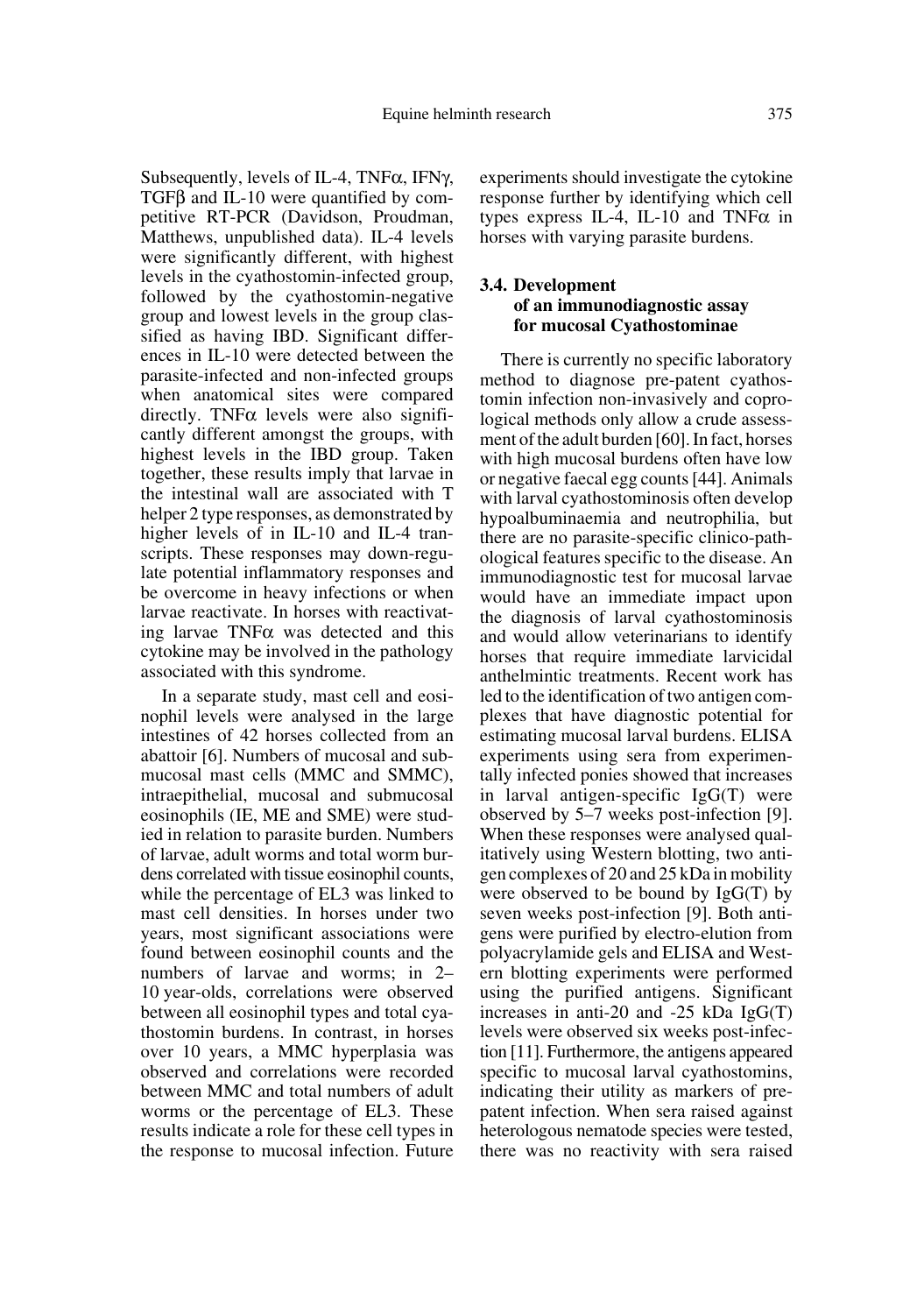against *Parascaris equorum* or *Strongyloides westeri*, but low levels of binding were observed in sera raised against *S. edentatus* and *S. vulgaris* [11]. Subsequently, IgG(T) responses in experimentally and naturally infected horses were measured against both purified antigens by ELISA [10]. Sera from three cohorts of ponies were tested. One cohort consisted of three groups of ponies, which grazed either cyathostomin-contaminated pasture ("exposed ponies"), which grazed pasture not previously grazed by parasitized animals ("non-exposed ponies") or which were raised under parasite-free conditions. Anti-25 kDa complex IgG(T) responses between the groups were significantly different and corresponded to the level of exposure to cyathostomins before challenge. Furthermore, there was strong significant correlation of the anti-25 kDa IgG(T) responses with the total mucosal burden particularly to EL3 burdens. These results indicate the utility of the 25 kDa antigen complex as an excellent marker in dynamic epidemiological studies.

In a second cohort of animals, the  $IgG(T)$ responses were measured in sera obtained from infected horses ("endemically-infected") from a local abattoir  $[10]$ . The IgG(T) responses in this group were compared with those in sera from ponies which were raised helminth-free or in helminth negative animals from an abattoir. In "endemicallyinfected" horses, the IgG(T) responses were significantly greater than those in uninfected individuals (Wilcoxon rank-sum *P* values of 0.002 and 0.0001 for 20 and 25 kDa responses, respectively). Furthermore, there was significant correlation of the anti-25 kDa IgG(T) responses with the burdens of EL3, DL, eggs per gram of faeces, total mucosal burden, total lumenal burden and total parasite burden. Only the correlation of anti-20 kDa IgG(T) levels with the total lumenal burden were significant. Finally, in a third set of experiments, the IgG(T) responses to purified 20 and 25 kDa complexes were measured in horses  $(n = 28)$  presenting with clinical larval cyathostominosis [10]. The antigen-specific IgG(T) levels were significantly higher in clinical cases than in helminth-naïve ponies and parasite-negative horses from an abattoir. The results indicate that an immunoassay based on the antigens present in these complexes could ultimately be used to differentially diagnose weight loss and diarrhoea cases, or used to aid in selection of the type of anthelmintic treatment. Further experiments are being performed to identify the half-life of such antibody responses. Because of the crossreactivity observed with *S. edentatus* and *S. vulgaris* species, the components present in both complexes are being defined by of 2-dimensional gel electrophoresis and mass spectrometry, to identify those components that are cyathostomin-specific. These antigens are time-consuming to prepare and rely on a continuous source of infected colonic mucosa. Therefore, once peptide sequences have been derived for cyathostomin-specific antigens, the genes encoding them will be isolated and the antigens expressed in recombinant form.

#### **3.5. Cyathostomin anthelmintic resistance**

Cyathostomin anthelmintic resistance was first reported in the 1960s when suppressive treatment strategies originally designed to control large strongyles unfortunately led to selection of drug-resistant cyathostomins. Currently, these parasites demonstrate resistance to two of the three classes of anthelmintic, the benzimidazoles (BZ, fenbendazole, oxfendazole) and the tetrahydropyrimidines (pyrantel) [23]. Resistance to the widely used BZ class of drugs is the most prevalent and has been documented in numerous countries throughout the world [33]. The issue of cyathostomin anthelmintic resistance has been discussed extensively by Kaplan [23] and will not be addressed in detail here, however we will highlight the current situation with respect to the molecular analysis of cyathostomin anthelmintic resistance.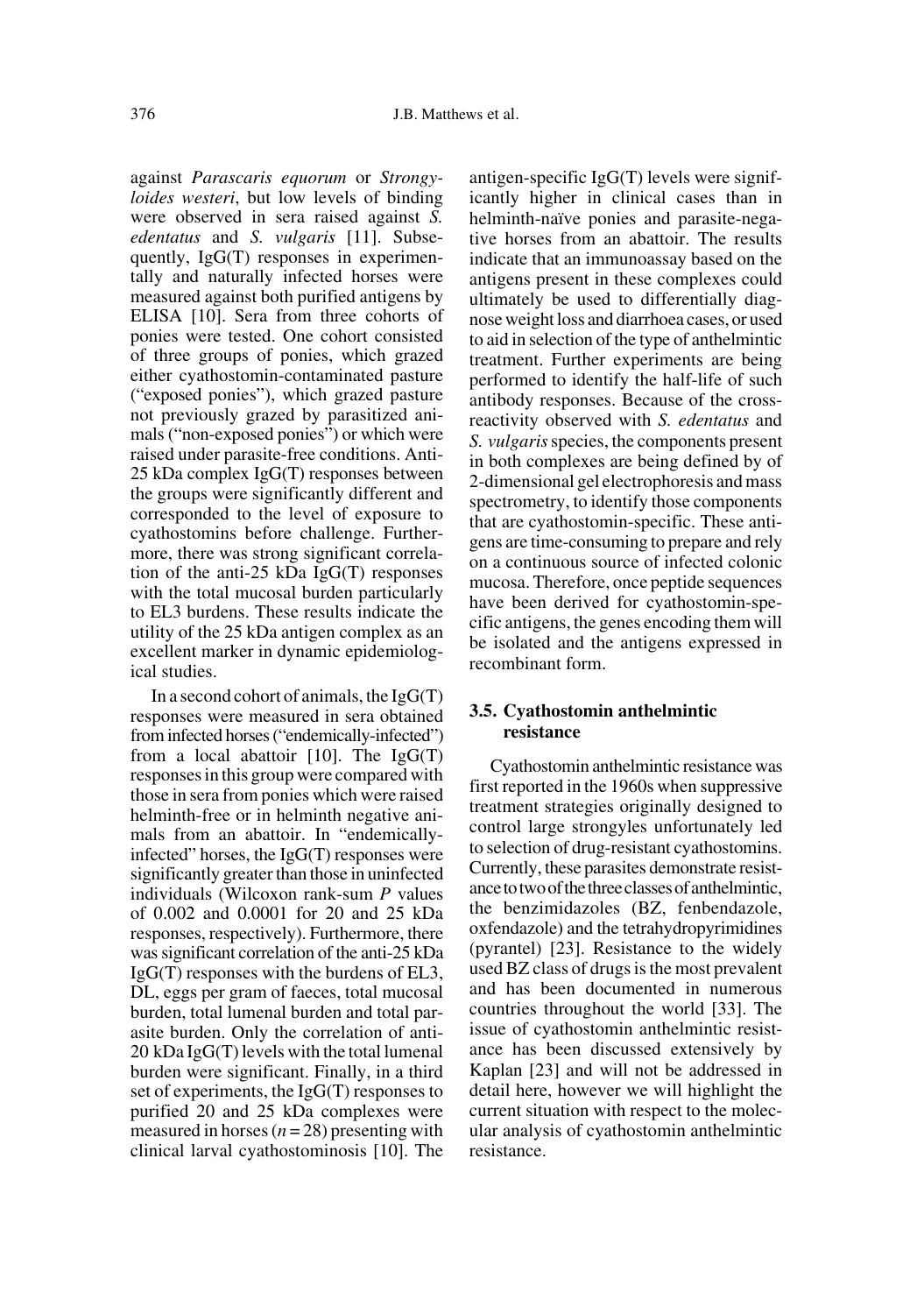A recent focus of cyathostomin research has been to investigate mutations in the βtubulin gene, as these have been shown to confer BZ resistance in nematodes of ruminants. The sequence of β-tubulin isotype I gene has been described for seven common cyathostomin species [43, 54]. One report suggested that the mutation at codon 200, which is associated with BZ resistance in ruminant nematodes, may not be responsible for BZ resistance in cyathostomins [55]. PCR was used to assess allele frequencies in single larvae (pre- and 66 days post-treatment), in susceptible and resistant BZ populations [56]. A general trend toward higher percentages of phe/tyr and tyr/tyr individuals was observed following treatment, however no statistically significant difference was found between these two genotypes and the phe/phe genotype percentages [56]. However, a positive correlation was observed between the faecal egg count reduction test results and the phe/phe percentages. However, continued research in this area suggests additional complexity in the molecular mechanisms that are responsible for BZ resistance, with the possible involvement of other mutations in the β-tubulin isotype 1 target gene or other β-tubulin isotypes. Further work is required to address the role of individual β-tubulin genes and/or isotypes in BZ resistance. We are using molecular methods to determine the sequence variation in the β-tubulin isotype I gene both within and between species (Clark, Matthews, Hodgkinson, unpublished data). Future work will use this data to perform single nucleotide polymorphism (SNP) analysis to explore the role of particular mutations in the β-tubulin isotype I gene in BZ resistant cyathostomin populations of L3 from field samples. In addition, we are investigating the presence of other β-tubulin isotypes by genomic analysis.

Despite the propensity with which cyathostomins develop resistance and over 20 years of intensive use of the macrocyclic lactones resistance has yet to be reported for this third group of anthelmintics. It is unknown why this resistance has not emerged in cyathostomins. As these anthelmintics are now the most commonly used anthelmintics, it is widely accepted that resistance is inevitable, especially as the pharmacological properties of moxidectin, such as its persistent action and good efficacy against mucosal stages, will encourage further selection pressure [57]. There is little data on the molecular mechanisms of macrocyclic lactone action in cyathostomins. Strategies to decelerate selection for resistance, such as reduced usage and surveillance of egg reappearance period, must be implemented whenever possible, particularly, as many horse populations are dynamic, which would encourage the rapid spread of resistance. The future study of cyathostomin anthelmintic resistance requires the understanding of the molecular mechanisms of resistance in order for anthelmintic control of nematodes in horses to remain effective. In addition to the continued research into the molecular mechanisms of BZ resistance, an approach focussed on understanding the molecular basis of macrocyclic action and resistance is surely one of the foremost aims of future cyathostomin research.

# **4. AN IMMUNODIAGNOSTIC ASSAY FOR EQUINE TAPEWORM INFECTION**

For many years, the equine tapeworm *Anoplocephala perfoliata* was thought to be relatively harmless [58]. However, a number of clinical case series and individual case reports [1–3, 7, 42] made a circumstantial association between the presence of large numbers of tapeworms and certain types of colic arising from problems at the ileo-caecal junction. Further investigation of this problem was hampered by the limitations of coprological diagnosis. Faecal flotation methods have been described for the detection of tapeworm eggs in the faeces of infected horses. Whilst these tests are inexpensive and demand no sophisticated equipment, they are time consuming, messy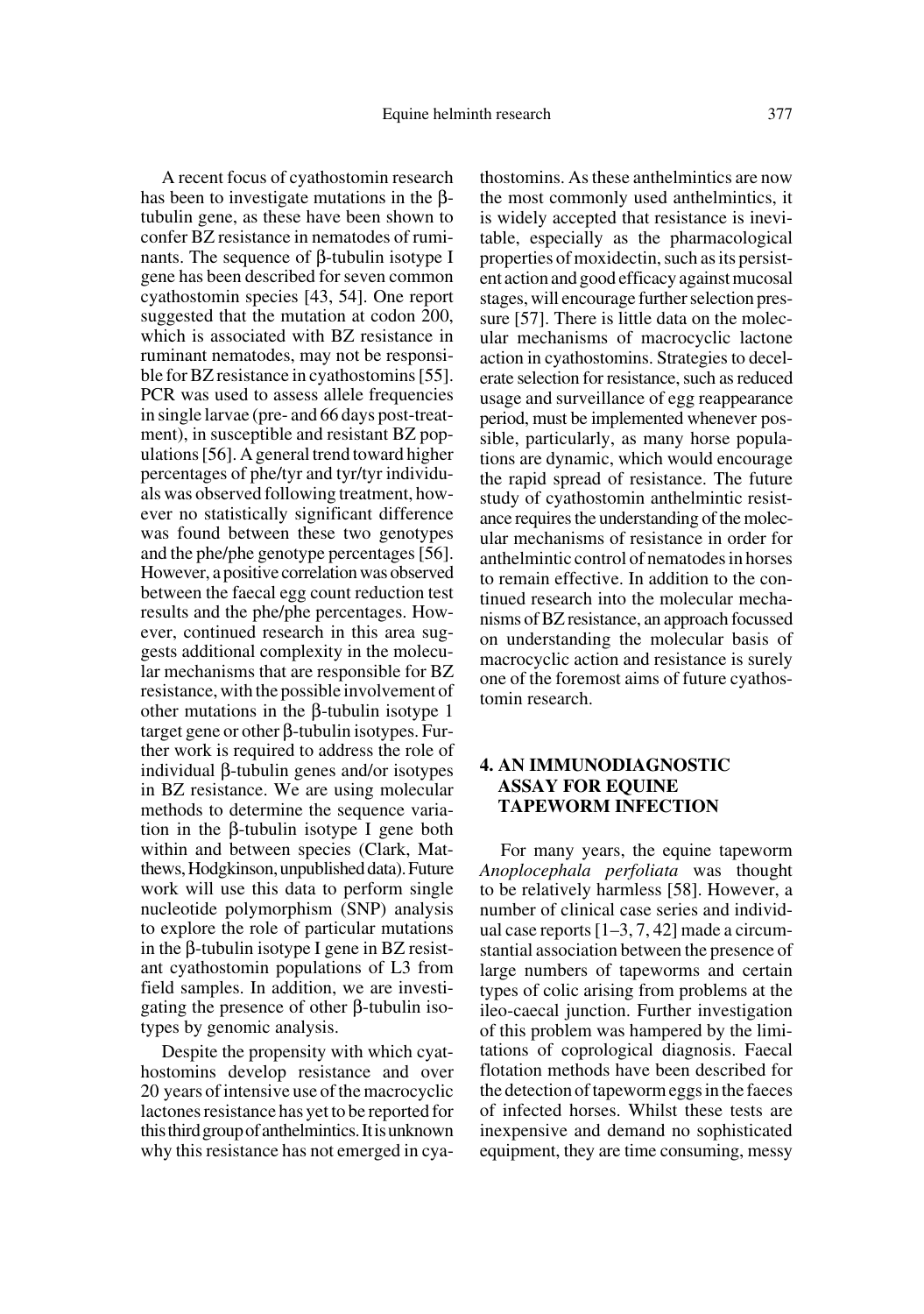and lack sensitivity. Validation studies of various coprological methods have reported sensitivities of 11–61% [38, 47].

Tapeworm infection has been demonstrated to stimulate increases in specific antibody responses in infected horses [21, 49]. Subsequently, IgG(T) responses to excretory/secretory antigens of 12/13 kDa weight have been used in the development of a diagnostic tapeworm antibody ELISA [50]. The test results from the ELISA have been shown to correlate well with the infection intensity [49], which is important clinically because the risk of tapeworm-associated colic is known to be proportional to the infection intensity. This finding is consistent with the observation that ileo-caecal pathology is proportional to the infection intensity [15, 45]. Serological diagnosis of tapeworm infection intensity has been used to investigate the epidemiology of tapeworm infection, to establish the relationship between tapeworm infection and disease and to investigate populations of horses with a history consistent with tapeworm associated colic.

Using the anti-12/13 kDa IgG(T) ELISA, it has been possible to explore the immunoepidemiology of tapeworm infection in the horse population. Blood samples were obtained from a random selection of horses in various age groups and the age-intensity profile described [51]. As with many other intestinal helminth infections, peak infection intensity occurs in younger animals (0.5–2 years old), then reaches a plateau in horses between 3 and 15 years old, rising again in older animals. The determinants of this age-intensity profile could be immunological or behavioural. The relationship between the risk of spasmodic colic and tapeworm ELISA optical density was explored in a case-control study [52]. Serum samples from horses with spasmodic colic were submitted for serological testing along with serum from an unaffected control horse on the same premises. Conditional logistic regression modelling revealed a dose-response relationship between tapeworm infection intensity and the risk of spasmodic colic. This relationship has been further illustrated in the investigation of a "colic outbreak". The animals with coprological and serological evidence of high tapeworm infection intensity were observed to be at increased risk of colic [48]. Treatment of the horses with an anti-cestode drug resulted in a marked decrease in anti-12/ 13 kDa IgG(T) levels concomitant with a marked decrease in the incidence of colic in the population. Recent work in the USA supports the role of tapeworms as a risk factor for specific types of equine colic [30]. (The tapeworm ELISA is available through "Diagnosteq", University of Liverpool, Leahurst, Neston, Wirral, CH64 7TE, UK. Email: diagnosteq@liv.ac.uk.) The anti-12/ 13 kDa IgG(T) ELISA is currently available commercially in the UK (www.diagnosteq.co.uk), and samples from many countries around the world have been assayed. The assay is being used clinically to investigate horses that have suffered from colic in order to identify animals that would benefit from anti-cestode treatment. It has also proved useful as a research tool, helping to define the extent of equine tapeworm infection in different regions of the world. The equine veterinary surgeon now has a diagnostic tool that can be used to evaluate the tapeworm status of individual animals, allowing appropriate preventive measures to be instituted before infection intensity reaches a level that causes intestinal disease.

### **5. CONCLUSION**

This review highlights that active research is ongoing in the areas of cyathostomin and *A. perfoliata* biology. Particular emphasis has been on development of serologicallybased tests to detect these parasites. As indicated, a commercially available ELISA is now available, whilst development of an ELISA for cyathostomins awaits further characterisation of the larval antigens which have shown promise as markers for infection. Other research, on the immunobiology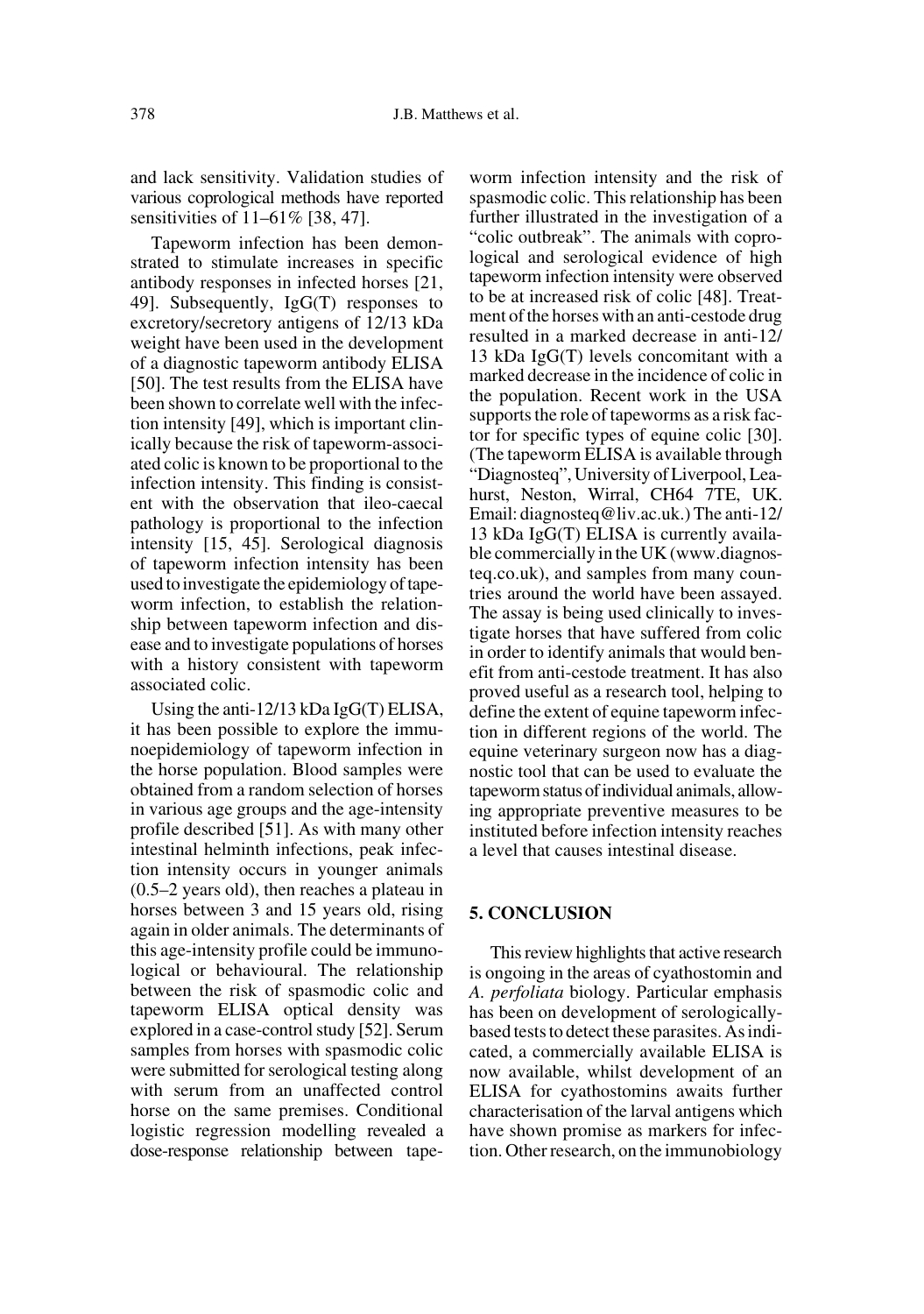of the Cyathostominae, is starting to shed light on the interactions that these important parasites have with the host immune response, whilst the molecular probes, developed to identify common species of cyathostomin, are providing important information on the epidemiology and pathogenesis of these infections. We are pleased to report that the molecular probes will now be used by researchers in other groups to help elucidate particular characteristics of these species in a broader geographical range. Probably, the most important future objective with regard to Cyathostominae research is to prevent the spread of anthelmintic resistance. Studies aimed at developing molecular methods for the early detection of anthelmintic resistant genotypes is now under way in several laboratories. It is imperative that this research be continued to be funded, given that, in the foreseeable future, there is no hope of new anthelmintic compounds being developed for control of these parasites.

#### **ACKNOWLEDGEMENTS**

We would like to acknowledge the generous financial support of the Home of Rest for Horses, the Horserace Betting Levy Board and the International League for the Protection of horses for funding the non-invasive parts of our studies. We are indebted to a number of clinicians and scientists for providing sera: particularly, Professor Tom Klei (Louisiana State University), Professor Sandy Love (University of Glasgow) and Dr Tim Mair (Bell Equine Veterinary Clinic, Kent).

#### **REFERENCES**

- [1] Barclay W.P., Phillips T.N., Foerner J.J., Intussusception associated with *Anoplocephala perfoliata* infection in five horses, J. Am. Vet. Med. Assoc*.* 180 (1982) 752–753.
- [2] Beroza G.A., Barclay W.P., Phillips T.N., Foerner J.J., Donawick W.J., Caecal perforation and peritonitis associated with *Anoplocephala perfoliata* infection in three horses, J. Am. Vet. Med. Assoc*.* 183 (1983) 804–806.
- [3] Beroza G.A., Williams R., Marcus L.P., Mille P., Prevalence of tapeworm infection and associated large bowel disease in horses, Proc. Second Eq. Colic. Res. Symp*.* 2, 1986, pp. 21–25.
- [4] Bucknell D.G., Gasser R.B., Beveridge I., The prevalence and epidemiology of gastrointestinal parasites of horses in Victoria, Australia, Int. J. Parasitol. 25 (1995) 711–724.
- [5] Chiejina S.N., Mason J.A., Immature stages of *Trichonema* spp. as a cause of diarrhoea in adult horses in spring, Vet. Rec. 100 (1977) 360–361.
- [6] Collobert-Laugier C., Hoste H., Sevin C., Chartier C., Dorchies P., Mast cell and eosinophil mucosal responses in the large intestine of horses naturally infected with Cyathostomins, Vet. Parasitol. 107 (2002) 251–264.
- [7] Cosgrove J.S., Sheeran J.J., Sainty T.J., Intussusception associated with infection with *Anoplocephala perfoliata* in a two year old Thoroughbred, Ir. Vet. J*.* 40 (1986) 35–36.
- [8] Davidson A.J., Edwards G.B., Proudman C.J., Cripps P.J., Matthews J.B., Cytokine mRNA expression pattern in horses with large intestinal disease, Res. Vet. Sci. 72 (2002) 177– 185.
- [9] Dowdall S.M.J., Matthews J.B., Mair T., Murphy D., Love S., Proudman C.J., Antigen-specific IgG(T) responses in natural and experimental cyathostominae infection in horses, Vet. Parasitol. 106 (2002) 225–242.
- [10] Dowdall S.M.J., Proudman C.J., Klei T.R., Mair T., Matthews J.B., Characterisation of IgG(T) serum antibody responses to two larval antigen complexes in horses naturally- or experimentally-infected with cyathostomins, Int. J. Parasitol. 34 (2004) 101–108.
- [11] Dowdall S.M.J., Proudman C.J., Love S., Klei T.R., Matthews J.B., Purification and analyses of the specificity of two putative diagnostic antigens for larval cyathostomin infection in horses, Res. Vet. Sci. 75 (2003) 223–229.
- [12] Durette-Desset M.C., Beveridge I., Spratt D.M., The origins and evolutionary expansion of the Strongylidae (Nematoda), Int. J. Parasitol*.* 24 (1994) 1139–1165.
- [13] Dvojnos G.M., Systematics and phylogeny of nematodes of the superfamily Strongyloidea Weinland, 1858, parasitic in horses, in: Parasity i parasitozy cheloveka i zhivotnyka, Publishing house Naukava Damka, Kiev USSR, 1982, pp. 106–114 (In Russian).
- [14] Eysker M., Boersema J.H., Kooyman F.N.L., The effect of ivermectin against inhibited early 3rd stage, late 3rd stage and 4th stage larvae and adult stages of the Cyathostomins in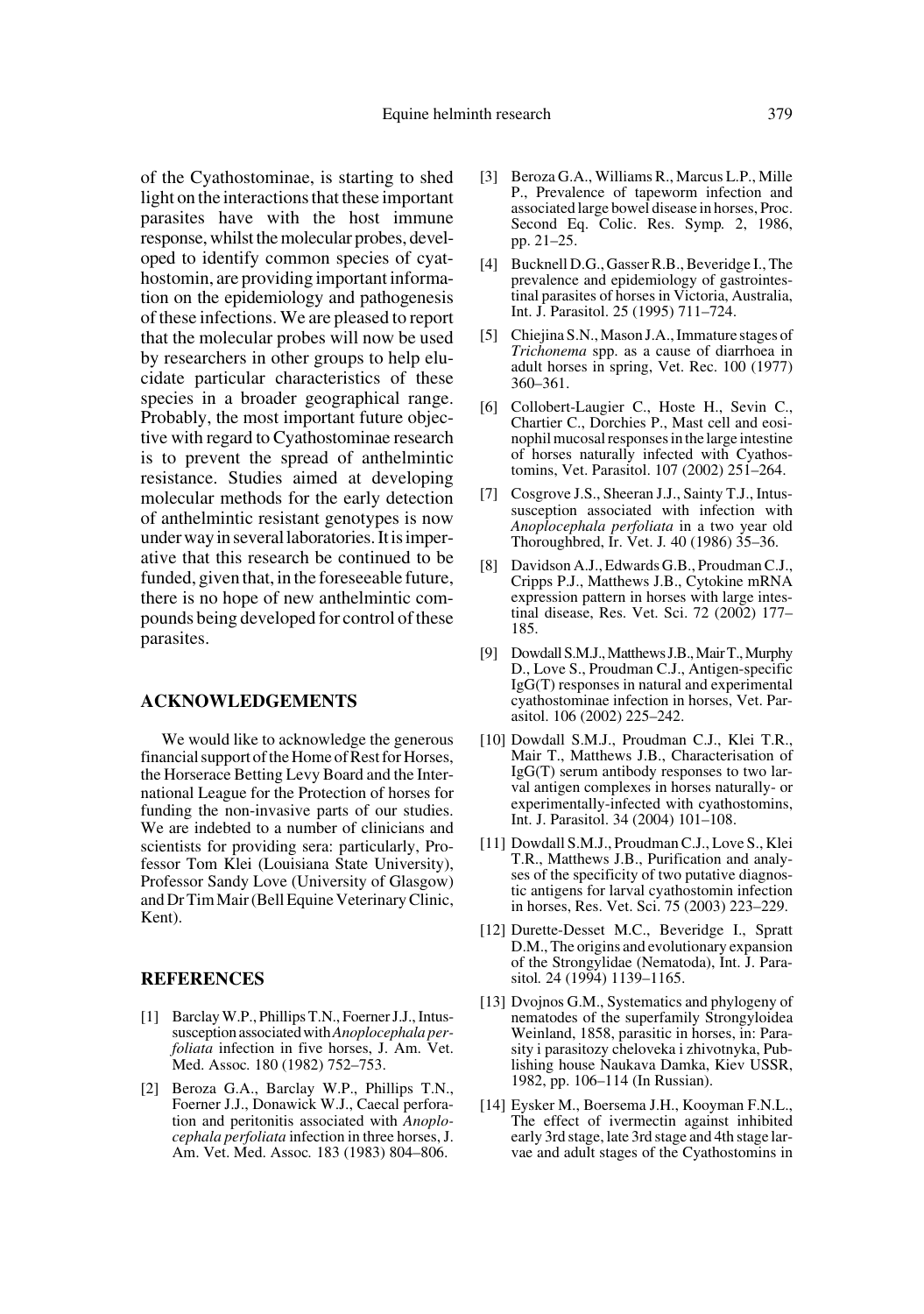Shetland ponies and expulsion of these helminths, Vet. Parasitol. 42 (1992) 295–302.

- [15] Fogarty U., del Piero F., Purnell R.E., Mosurski K.R., Incidence of *Anoplocephala perfoliata* in horses examined at an Irish abattoir, Vet. Rec*.* 134 (1994) 515–518.
- [16] Gasser R.B., Stevenson L.A., Chilton N.B., Nansen P., Bucknell D.G., Beveridge I., Species markers for equine strongyles detected in intergenic rDNA by PCR-RFLP, Mol. Cell. Probes 10 (1996) 371–378.
- [17] Gawor J.J., The prevalence and abundance of internal parasites in working horses autopsied in Poland, Vet. Parasitol. 58 (1995) 99–108.
- [18] Giles C.J., Urquhart K.A., Longstaffe J.A., Larval cyathostomiasis (immature trichonema-induced enteropathy): A report of 15 clinical cases, Equine Vet. J. 17 (1985) 196– 201.
- [19] Hodgkinson J.E., Love S., Lichtenfels J.R., Palfreman S., Ramsey Y.H., Matthews J.B., Evaluation of the specificity of five oligoprobes for identification of cyathostomin species from horses, Int. J. Parasitol. 31 (2001) 197–204.
- [20] Hodgkinson J.E., Lichtenfels J.R., Mair T.S., Cripps P., Freeman K.L., Ramsey Y.H., Love S., Matthews J.B., A PCR-ELISA for identification of cyathostomin fourth-stage larvae from clinical cases of larval cyathostominosis, Int. J. Parasitol. 33 (2003) 1427–1435.
- [21] Hoglund J., Ljungstrom B.L., Nilsson O., Uggla A., Enzyme linked Immunosorbent assay (ELISA) for the detection of antibodies to *Anoplocephala perfoliata* in horse sera, Vet. Parasitol. 59 (1995) 97–106.
- [22] Hung G.C., Gasser R.B., Beveridge I., Chilton N.B., Species-specific amplification by PCR of ribosomal DNA from some equine strongyles, Parasitology 119 (1999) 69–80.
- [23] Kaplan R.M., Anthelmintic resistance in nematodes of horses, Vet. Res. 33 (2002) 491– 507.
- [24] Kaye J.N., Love S., Lichtenfels J.R., McKeand J.B., Comparative sequence analysis of the intergenic spacer region of cyathostome species, Int. J. Parasitol. 28 (1998) 831–836.
- [25] Klei T.R., Chapman M.R., French D.D., Taylor H.W., Evaluation of ivermectin at an elevated dose against encysted equine cyathostome larvae, Vet. Parasitol. 47 (1993) 99–106.
- [26] Lichtenfels J.R., Helminths of domestic equids. Illustrated keys to the genera and species with emphasis on North American forms, Proc. Helminthol. Soc. Wash. 42 (1975) 1–61.
- [27] Lichtenfels J.R., CIH keys to the nematode parasites of vertebrates, in: Anderson R.C.,

Chabaud A.G., Wilmott S.C. (Eds.), Keys to the genera of the Superfamily Strongyloidea, Commonwealth Agricultural Bureaux, Farnham, UK, 1980, Vol. 7, pp. 1-41.

- [28] Lichtenfels J.R., Phylogenetic inference from adult morphology in the Nematoda; with emphasis on the bursate nematodes, the Strongylida; advancements (1982–1985) and recommendations for further work, Int. J. Parasitol. 17 (1987) 269–279.
- [29] Lichtenfels J.R., Gibbons L.M., Krecek R.C., Recommended terminology and advances in the systematics of the Cyathostominea (Nematoda: Strongyloidea) of horses, Vet. Parasitol. 107 (2002) 337–342.
- [30] Little D., Blikslager A.T., Factors associated with development of ileal impaction in horses with surgical colic: 78 cases (1986–2000), Equine Vet. J. 34 (2002) 464–468.
- [31] Love S., McKeand J.B., Cyathostominosis: practical issues of treatment and control, Eq. Vet. Ed. 9 (1997) 253–256.
- [32] Love S., Murphy D., Mellor D., Pathogenicity of cyathostome infection, Vet. Parasitol. 85 (1999) 113–121.
- [33] Lyons E., Tolliver S., Drudge J.H., Historical perspective of cyathostomes: prevalence, treatment and control programs, Vet. Parasitol. 85 (1999) 97–112.
- [34] Mair T.S., Outbreak of larval cyathostomiasis among a group of yearling and two-year-old horses, Vet. Rec. 135 (1994) 598-600.
- [35] Mair T.S., Pearson G.R., Multifocal nonstrangulating intestinal infarction associated with larval cyathostomiasis in a pony, Equine Vet. J. 27 (1995) 154–155.
- [36] Mair T.S., Sutton D.G., Love S., Caecocaecal and caecocolic intussusceptions associated with larval Cyathostominosis in four young horses, Equine Vet. J. Suppl. 32 (2000) 77–80.
- [37] McDonnell A., Lichtenfels J.R., Tait A., Love S., Matthews J.B., Phylogenetic analysis of partial mitochondrial cytochrome oxidase C subunit I and large ribosomal RNA sequences and nuclear internal transcribed spacer I sequences from species of Cyathostominae and Strongylinae (Nematoda, Order Strongylida), parasites of the horse, Parasitology 121 (2000) 649–659.
- [38] Meana A., Luzon M., Corchero J., Gomez-Bautista M., Reliability of coprological diagnosis of *Anoplocephala perfoliata* infection, Vet. Parasitol. 74 (1998) 79–83.
- [39] Mfitilodze M.W., Hutchinson G.W., Prevalence and abundance of equine strongyles (Nematoda: Strongyloidea) in tropical Australia, J. Parasitol. 76 (1990) 487–494.